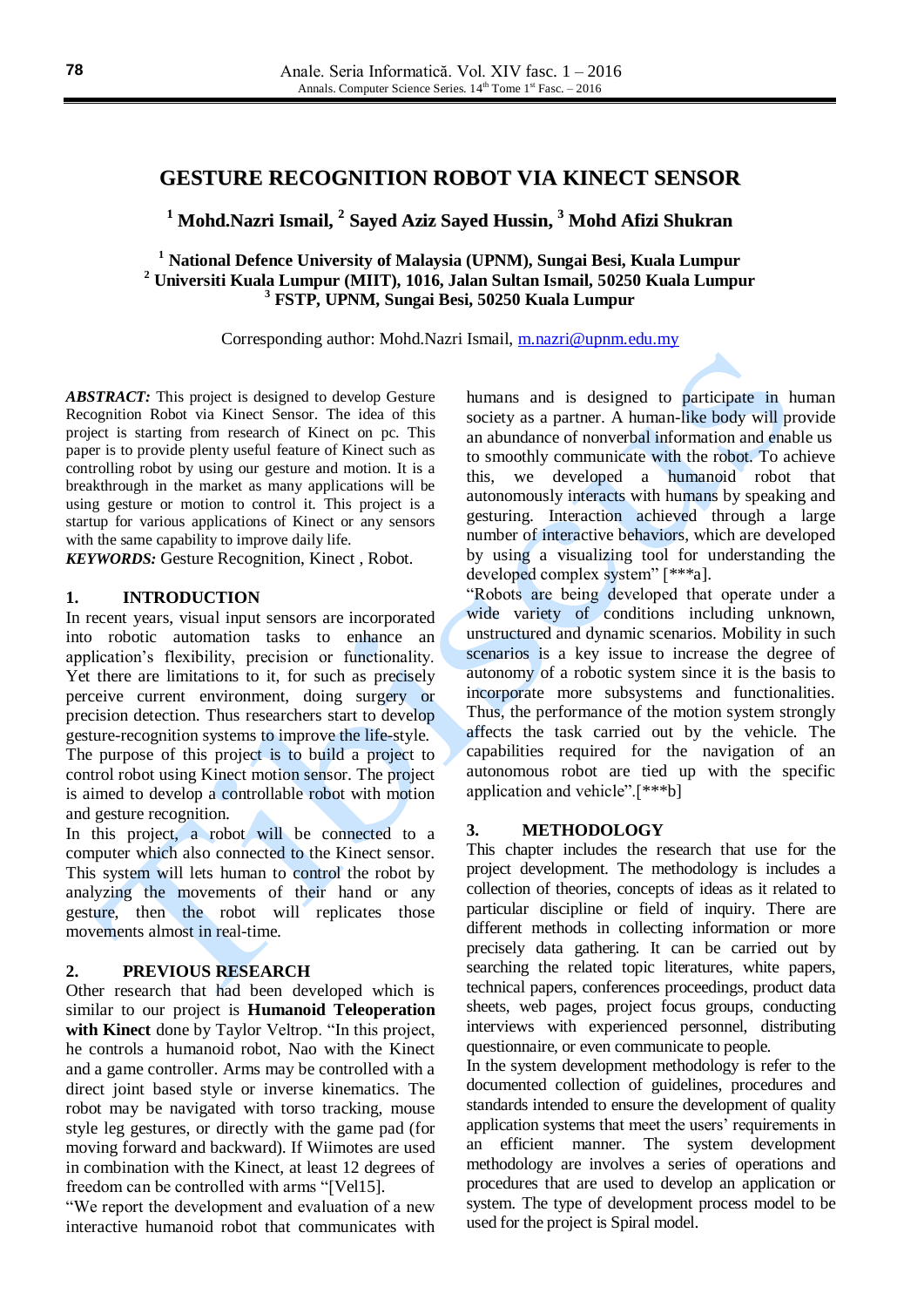The spiral methodology fixes some of the problems introduced by the waterfall methodology. The spiral methodology still has the four phases. A little time is initially spent in each phase followed by several iterations over all four phases.

Simply, the methodology iterates over the processes of think a little, plan a little, implement a little, then test a little. The document structure or deliverable types from each phase do not change in structure but the content is very dynamic. As the methodology progresses more detail is generated. Finally, after several iterations, the product is complete and ready to ship.



### **3.1 Project Planning**

Project planning phase involves creating a suite of planning documents to help guide the developer throughout the project delivery. This second stage should include a detailed identifications and assignment of each task until the end of project. It should also include a risk analysis and a definition of criteria for the successful completion of each deliverable.

### *3.1.1 Project Plan*

The creation of a comprehensive Project Plan is critical to the success of the project. It is identifies the project phase and task to be undertaken to complete the project. It identifies the sequencing, duration and dependencies of task as well the generic resource and financial expenditures required to complete the project. The gestured controlled robot topology is shown below in Figure 2.

#### *3.1.2 Resource Plan*

The detailed assessment of the resources required to undertake the project should be made during this phase. The required as Kinect Sensor, Lego Mindstorm and labor are identified. Timeline and costing also is identifies during this phase.



**Figure 2: Proposed System Topology**

### *3.1.3 Resource Plan*

This stage involves the execution of each activity and task listed in the project plan. During the process, the plan solution is implemented to solve the problem specified in the project requirements.

#### **1. Setup robot**

Robot will be setup, in a humanoid form for better performance.

# 2. **Coding robot and program**

The robot module will be code in C++ Language. The program which will support Kinect also will be written in C++ Language.

# **3. Testing**

Do the testing on robot with some gestures.

#### **4. Analysis**

Analyze the performance in term of response time and movement of the robot.

#### *3.1.4 Project Closure*

Project Closure involved of final result of the system. This project covered a series of activities that includes:

- Assessing whether the objective of the project have been met.
- <sup>o</sup> Identifying the outstanding items (activities and task).
- Listing the activites that required handing over documentation

Final activity can be review as an overall success by how well it performed against the objective in the planning phase.

### **3.2 Concept of Operation**

### *3.2.1 Basic Block Diagram*

Figure 3 shows block diagram of the gesture controlled robot system. This system shows one input, from human in a form of gesture. Then, the Kinect will receive the human gesture and sent it to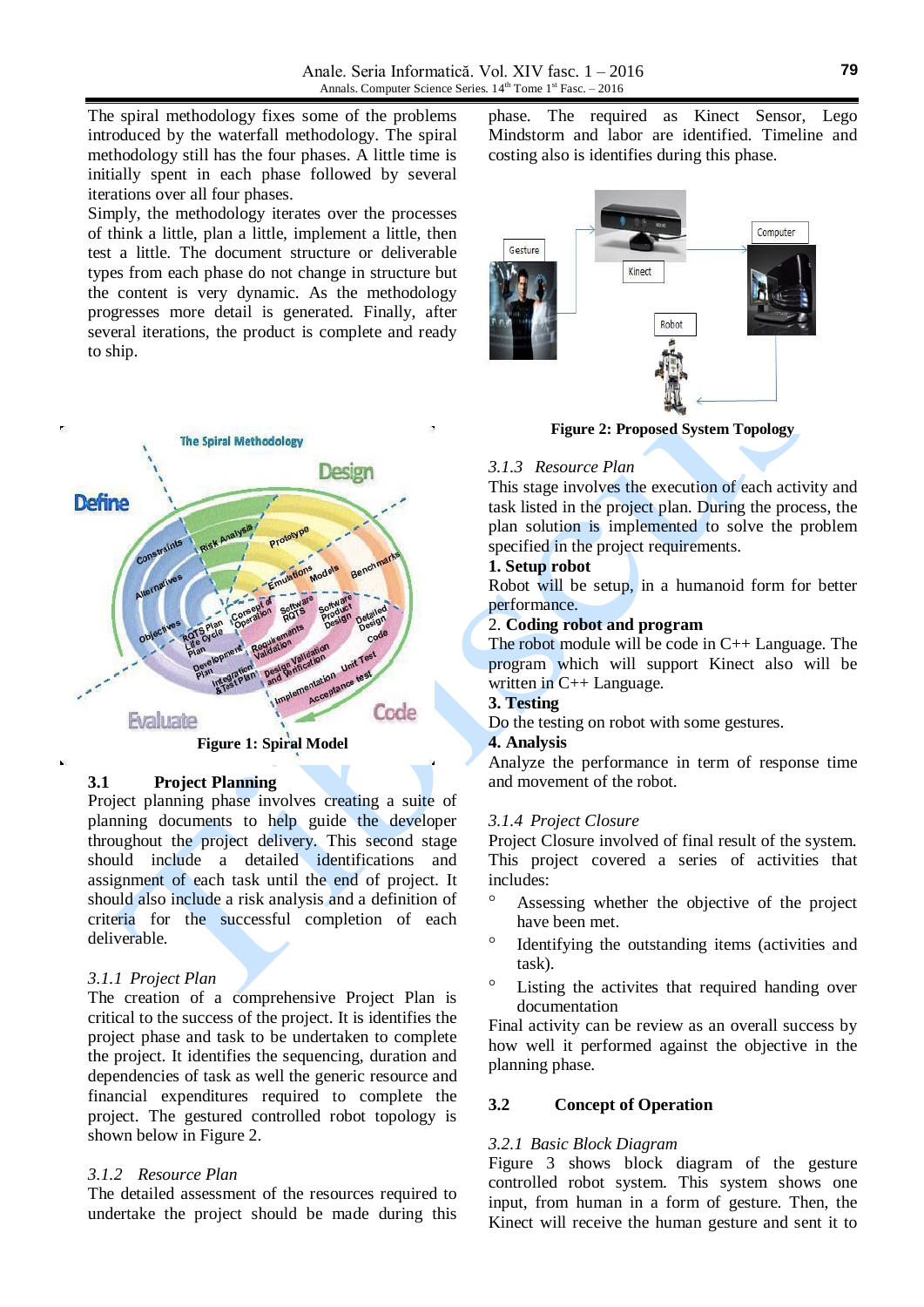computer to be interpreted. The output for this system is the robot will react to the human gesture.



**Figure 3: Basic Block Diagram**

## *3.2.2 Operation Flowchart*

Figure 4 shows the flow chart operation explains the process of the system. When the system starts, the Kinect Sensor will be ready to receive any gesture from the user. If there are any gestures, it will be activated and send it to the computer for interpretation and sent it to robot for movement. If not, the Kinect will be idle, waiting for any gestures.



**Figure 4: Operation Flowchart**

# **4. RESULTS**

In this chapter, system prototype was tested to prove that the entire prototype and system requirement is based on the objective and achieve the objective. Once the prototype and the system had been design and code, it should be tested properly. All features of the solution and its output must be tested where comparing the expected output with the actual output, checking the relevance and completeness of the output for the prototype of Gesture Recognition Robot.

During the prototype test, user starts by waving both hands towards to Kinect Sensor. After it recognized the gesture, each hand will be marked as green and red. The robot moves to specific gestures will ensure the system is function correctly.

# **4.1 Functionality Test**

After the development of the system finish, the system is tested according to the functionality. All the function is tested such as either the system can ready the operation.



**Figure 5: Mindstorm NXT Boot-up**

| Options | <b>COM Ports</b>                      | Hardware         |                                                                                                                                 |  |  |
|---------|---------------------------------------|------------------|---------------------------------------------------------------------------------------------------------------------------------|--|--|
|         | that came with your Bluetooth device. |                  | This computer is using the COM (serial) ports listed below. To<br>determine whether you need a COM port, read the documentation |  |  |
| Port    |                                       | <b>Direction</b> | Name                                                                                                                            |  |  |
| COM3    |                                       | Outgoing         | T-Gra 'Dev B'                                                                                                                   |  |  |
|         |                                       |                  |                                                                                                                                 |  |  |
|         |                                       |                  |                                                                                                                                 |  |  |
|         |                                       |                  | Add<br>Remove                                                                                                                   |  |  |

**Figure 6: Checking bluetooth connection**